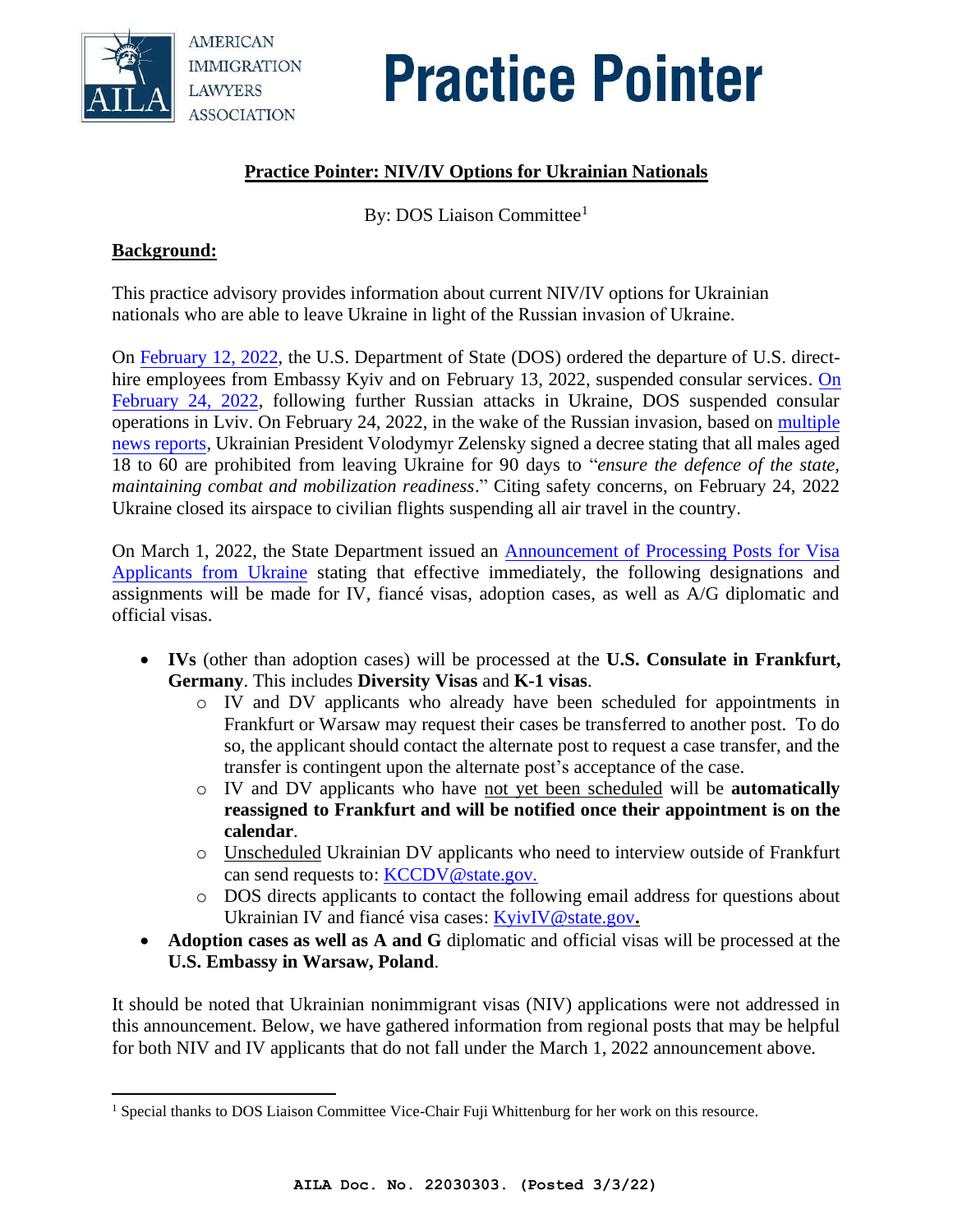## **Third Country National (TCN) Visa Processing**

On March 2, Ukrainians were formally [added to the State Department's list](https://fam.state.gov/FAM/09FAM/09FAM050404.html) of Homeless Nationalities published at 9 FAM 504.4-8(E). In the FAM, DOS defines 'Homeless Cases' as follows: "*Generally, a homeless visa applicant is one who is a national of a country in which the United States has no consular representation or in which the political or security situation is tenuous or uncertain enough that the limited consular staff is not authorized to process IV applications*." DOS only has the authority to designate an alternate post in IV cases, not NIV cases.

As such, [both Frankfurt and Warsaw have been designated posts](https://fam.state.gov/FAM/09FAM/09FAM050404.html) for IV applications for Ukrainian nationals. The National Visa Center (NVC) will screen and assign all petitions for homeless beneficiaries to the designated post for processing.

Members should refer to the [AILA DOS Liaison Meeting Q&A with the State Department](https://travel.state.gov/content/dam/visas/AILA/AILA-Meeting-Agenda-01-20-2022.pdf) (AILA Doc. [22011002\)](https://www.aila.org/advo-media/aila-practice-pointers-and-alerts/liaison-meeting-dos-visa-office-1-20-22?utm_source=Recent%20Postings%20Alert&utm_medium=Email&utm_campaign=RP%20Instant) for our discussion regarding homeless applicants as well as TCN processing, and the interplay between NVC and post.

In general, as provided by [9 FAM 403.2-4,](https://fam.state.gov/fam/09FAM/09FAM040302.html) applicants for NIV visas may apply in any country in which they are a resident or physically present. As each U.S. Embassy has specific application procedures, you should contact the U.S. Embassy or Consulate where you wish to apply directly. Members should also check visa/travel requirements for Ukrainian nationals as some countries will require a valid visa to enter.

If you have an IV case currently pending with U.S. Embassy Kyiv and would like to transfer processing of your case to another U.S. Embassy, outside of the designated post at Frankfurt, Germany you must contact the receiving U.S Embassy in that country to authorize and initiate transfer.  The Embassy will have a list of requirements which must be satisfied in order to begin the transfer process. Contact the following email address for questions about Ukrainian IV cases: [KyivIV@state.gov.](mailto:KyivIV@state.gov)

If you have already paid the MRV application fee in Ukraine but wish to apply for an NIV in another country, members should note that visa fees paid to apply in a specific country cannot be transferred to another country. If you have already paid the visa application fee in Ukraine, you cannot use that payment in a different country, so you [must pay a new visa fee.](https://ua.usembassy.gov/visas/nonimmigrant-visas/)

#### **Visa Processing Tips and Information:**

As of the date of this document, all consular services in Ukraine remain suspended.

As an initial matter, the first hurdle for AILA members is to confirm the ability of the Ukrainian traveler to be able to exit Ukraine via land border crossing to a neighboring third country, given the military conscription restrictions noted above for males aged 18-60.

Due to airspace closures and lack of availability of commercial flights in the region, Ukrainians seeking to travel to the U.S. may more easily seek consular services at U.S. Embassies in the following neighboring EU countries which can be reached via land border crossings: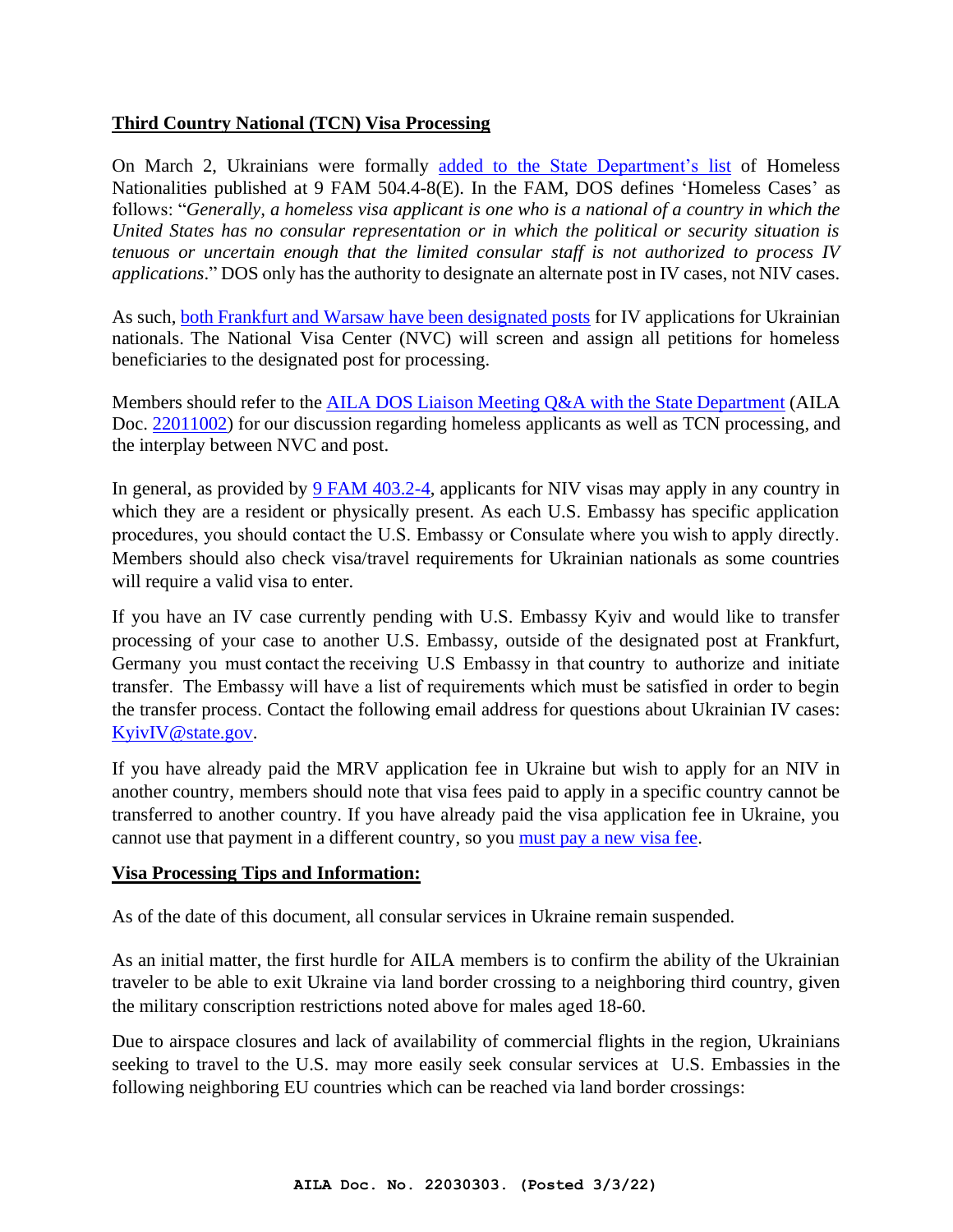- **Poland**
- **Moldova**
- **Hungary**
- **Romania**
- **Slovakia**

Applicants should check each consular post's website for visa appointment eligibility and wait times for third country nationals, as well as ability to request expedited or emergency appointments.

Information about Ukraine Land Border Crossing Options [can be found here.](https://ua.usembassy.gov/event-ukraine-land-border-crossing-options-february-27-2022/) As of the date of this publication, most border crossings into Poland and all main crossing points into Moldova are severely backed up and some are experiencing extremely long wait times (well over 30 hours in per some reports). Travelers may want to consider redirecting to border crossings with Hungary, Romania, and Slovakia, which are currently experiencing lower wait times to cross.

As of the date of this practice resource, the [US Embassy-Warsaw](https://pl.usembassy.gov/humanitarian_assistance_ukraine_pl/) webpage for Ukrainians provides the most illustrative and detailed information for Ukrainian visa applicants under various scenarios, which are detailed below. Members should check the consular post websites for most up-to-date information for Ukrainian travelers/applicants at various EU posts.

# **Tips from the U.S. Embassy in Warsaw, Poland**

The following information was obtained via the U.S. Embassy & Consulate in Warsaw's page on Humanitarian Assistance and Visa Information for Ukrainians who have evacuated to Poland. This information [can be found here.](https://pl.usembassy.gov/visas/humanitarian-assistance-and-visa-information-for-ukrainians/)

# **IV applicants & Fiancé Visas:**

# **A. Ukrainian spouse or child of a USC or LPR seeking to travel to the US on an IV:**

- **a.** If you have an approved I-130 pending processing at the NVC, the designated post is **now Frankfurt, Germany**. You can submit a request to expedite and transfer [through the NVC Contact](https://travel.state.gov/content/travel/en/us-visas/immigrate/national-visa-center/nvc-contact-information.htm) Form: and/or by submitting an email to the following email address: [ImmigrantVisasWarsaw@state.gov.](mailto:ImmigrantVisasWarsaw@state.gov)
- **b.** If you have <u>not</u> yet filed an I-130 petition and wish to do so, you may contact the US Embassy Frankfurt to inquire about a possible local filing . Currently, we have the following contact information for Frankfurt:
	- **i.** The U.S. Embassy-Frankfurt has an inquiry form [for visa applications here.](https://docs.google.com/forms/d/e/1FAIpQLScEvNF5RK-2bvqW7SicenUtdxrPxl-4XfdyfR6FWoC3uNRk4g/viewform)
	- **ii.** Email: [FrankfurtVisaInquiries@state.gov.](mailto:FrankfurtVisaInquiries@state.gov) Email: [support](mailto:support-germany@ustraveldocs.com)[germany@ustraveldocs.com](mailto:support-germany@ustraveldocs.com)
		- **iii.** This applies ONLY to US citizens filing petitions for souses, unmarried children under 21, and parents.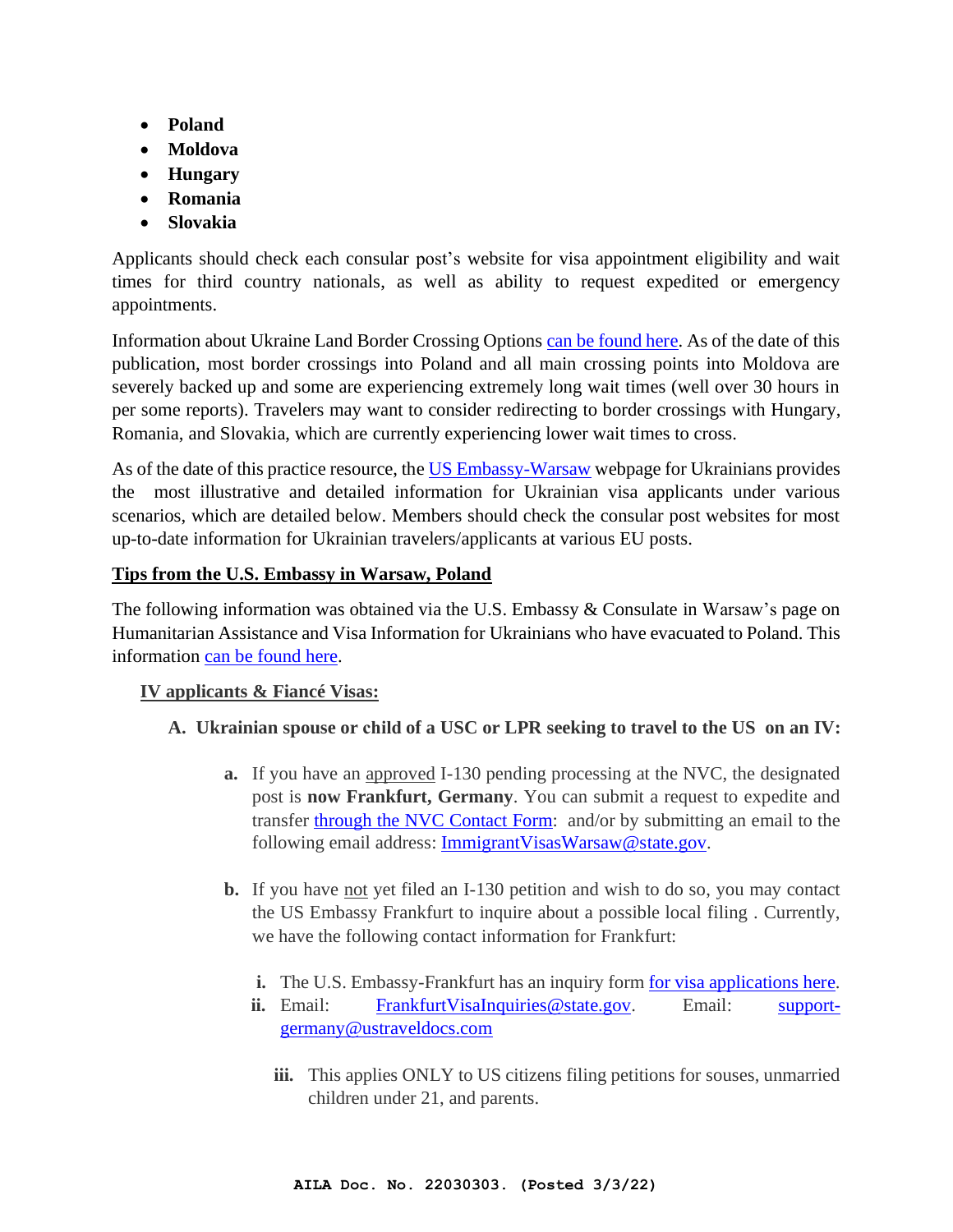- **iv.** Both the petitioner and the applicant must be present in Germany.
- **c.** If you have a pending IV case that has already been transferred to Kyiv and is pending scheduling of the appointment and processing, and want to transfer to Frankfurt, send an email request with the IV case number (KEV+10 digits) to U.S. Consulate General Frankfurt.
- **d.** If you have a question about an IV case already in process/pending at the US Embassy-Warsaw, email to: [support-Poland@ustraveldocs.com,](mailto:support-Poland@ustraveldocs.com) or [ImmigrantVisasWarsaw@state.gov.](mailto:ImmigrantVisasWarsaw@state.gov)

## **B. Ukrainian fiancé of a USC seeking to travel to the U.S. on a K-1 visa with pending I-129F:**

- **a.** If I-129F petition is still pending with USCIS (e.g. not approved), you can submit a request for expedited processing of the I-129F with USCIS [as](https://www.uscis.gov/forms/filing-guidance/how-to-make-an-expedite-request.)  [indicated here.](https://www.uscis.gov/forms/filing-guidance/how-to-make-an-expedite-request.)
- **b.** Note: U.S. Embassies are prohibited from accepted I-129F petitions for local filing; USCIS must first approve the K visa petition.

#### **NIV applicants:**

## **A. Ukrainian NIV applicant who wants to travel to the United States with no immediate USC family members:**

- a. Demand is extremely high, availability is low, and wait times and processing times are likely to be very lengthy.
- **b.** If you already began an NIV application/appointment at U.S. Embassy in Ukraine and wish to transfer to Warsaw, Poland send an email request with supporting documents/information (DS-160 confirmation, name, passport bio, etc.) to [Support-Poland@ustraveldocs.com](mailto:Support-Poland@ustraveldocs.com) to ask for transfer of your "profile" to Warsaw.
- **c.** If you already had an NIV appointment at U.S. Embassy Warsaw but wish to expedite it, you [may request expedition here.](https://www.ustraveldocs.com/pl/en/expedited-appointment)
- **d.** If you are seeking an NIV appointment at U.S. Embassy Warsaw or U.S. Consulate Krakow, you may [try to schedule one here,](https://www.ustraveldocs.com/pl/en/step-4) however availability is extremely limited.

#### **B. Ukrainian spouse or child of a USC seeking to travel to the US on an NIV:**

**a.** If you are unable to schedule an appointment using the methods described above, you may instead try to [request a "group appointment"](https://ustraveldocs.com/pl/en/group-appointments) at this link. You will suggest a date convenient for you.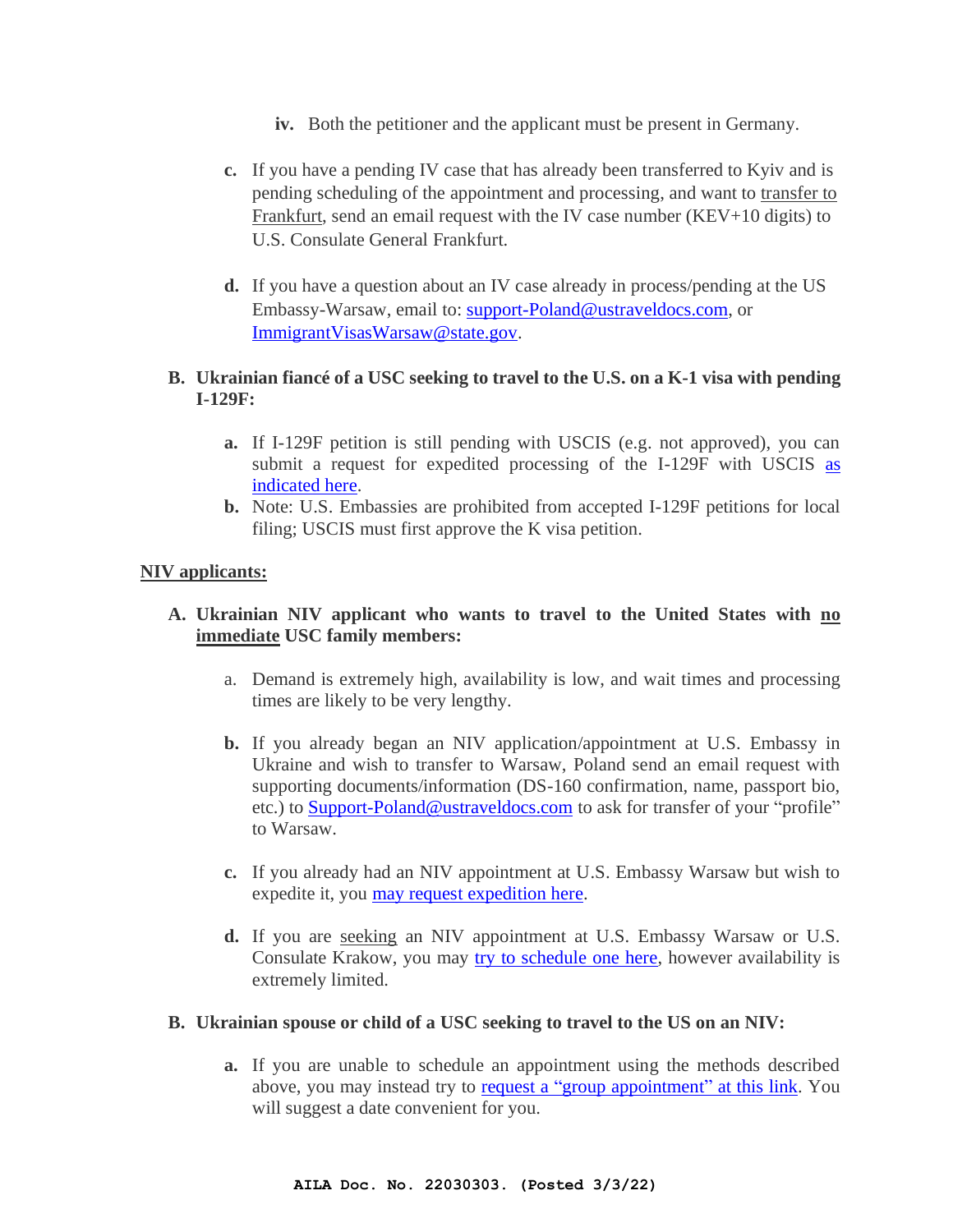- **b.** Once submitted, wait for an e-mail response from the Embassy, which should permit you to schedule an appointment.
- **c.** Note: The group option is available only for a Ukrainian spouse or child of a US citizen seeking to travel on an NIV. Others will be refused.
- **d.** You should select "Ukrainian with U.S. citizen immediate family" in Step 3, while scheduling the appointment.

#### **Tips from the U.S. Embassy in Germany:**

U.S. Embassy in Germany's [inquiry form page](https://docs.google.com/forms/d/e/1FAIpQLSfp4afYfLNA5HrEB6cmvJ5G2oy0tqpCu8YwBrzCHEGwpQ7uJw/viewform) also provides the following information for Ukrainian nationals seeking visa services in Germany:

*If you or your relative has fled from the armed conflict in Ukraine and is looking for United States visa service in Germany, please contact:*

*U.S. Consulate General Frankfurt Email: [FrankfurtVisaInquiries@state.gov](mailto:FrankfurtVisaInquiries@state.gov) Please use the following subject line: C22 - UKRAINE - FULL NAME.*

*Provide your full name, date and place of birth as it appears on your passport or other travel document, along with the details of your situation, including whether you are the spouse, chi ld, son, daughter, or parent of a U.S. citizen or Lawful Permanent Resident ("green card" holder).* 

*Additionally, you may view other, non-visa options at this link: [https://www.uscis.gov/forms/explore-my-options/humanitarian-parole](https://www.google.com/url?q=https://www.uscis.gov/forms/explore-my-options/humanitarian-parole&sa=D&source=editors&ust=1646333120867508&usg=AOvVaw3QmrHmfgTtKyzhK46NzRvD)*

*We will respond to you as soon as practicable with any guidance we can provide you.* 

Currently, we have the following contact information for U.S. Embassy-Frankfurt:

- The U.S. Embassy-Frankfurt has an inquiry form for [visa applications here.](https://docs.google.com/forms/d/e/1FAIpQLScEvNF5RK-2bvqW7SicenUtdxrPxl-4XfdyfR6FWoC3uNRk4g/viewform)
- Email: [FrankfurtVisaInquiries@state.gov.](mailto:FrankfurtVisaInquiries@state.gov)
- Email: [support-germany@ustraveldocs.com](mailto:support-germany@ustraveldocs.com)
- The U.S. Embassy-Berlin has an inquiry form [for visa applications here.](•%09https:/docs.google.com/forms/d/e/1FAIpQLSfp4afYfLNA5HrEB6cmvJ5G2oy0tqpCu8YwBrzCHEGwpQ7uJw/viewform)

Under certain circumstances, the U.S. Consulate in Frankfurt *may* accept filing of the Form I-130, Petition for Alien Relative under two circumstances. First, petitions filed by qualified U.S. military service members for any immediate relative case, when the active duty military service member is stationed at a military base in Germany. This exception does not apply to service members assigned to non-military bases, such as embassies or civilian institutions. Second, U.S. Consulate Frankfurt may accept filing of the Form I-130 for petitioners who believe they have exceptional situations that would merit an exception from filing by mail to the USCIS Dallas Lockbox. USCIS [published](https://www.ustraveldocs.com/de/de-iv-visaapplyinfo.asp)  [guidance on circumstances that may qualify](https://www.ustraveldocs.com/de/de-iv-visaapplyinfo.asp) as exceptional.

For IV cases, if you believe that your situation merits an exception, email **FrnUSCISinquiries@state.gov** to request an exception and explain your circumstances in detail, along with supporting documents. If your request to file an I-130 petition with the U.S. Consulate General Frankfurt is not authorized by USCIS, then you must file the petition with USCIS.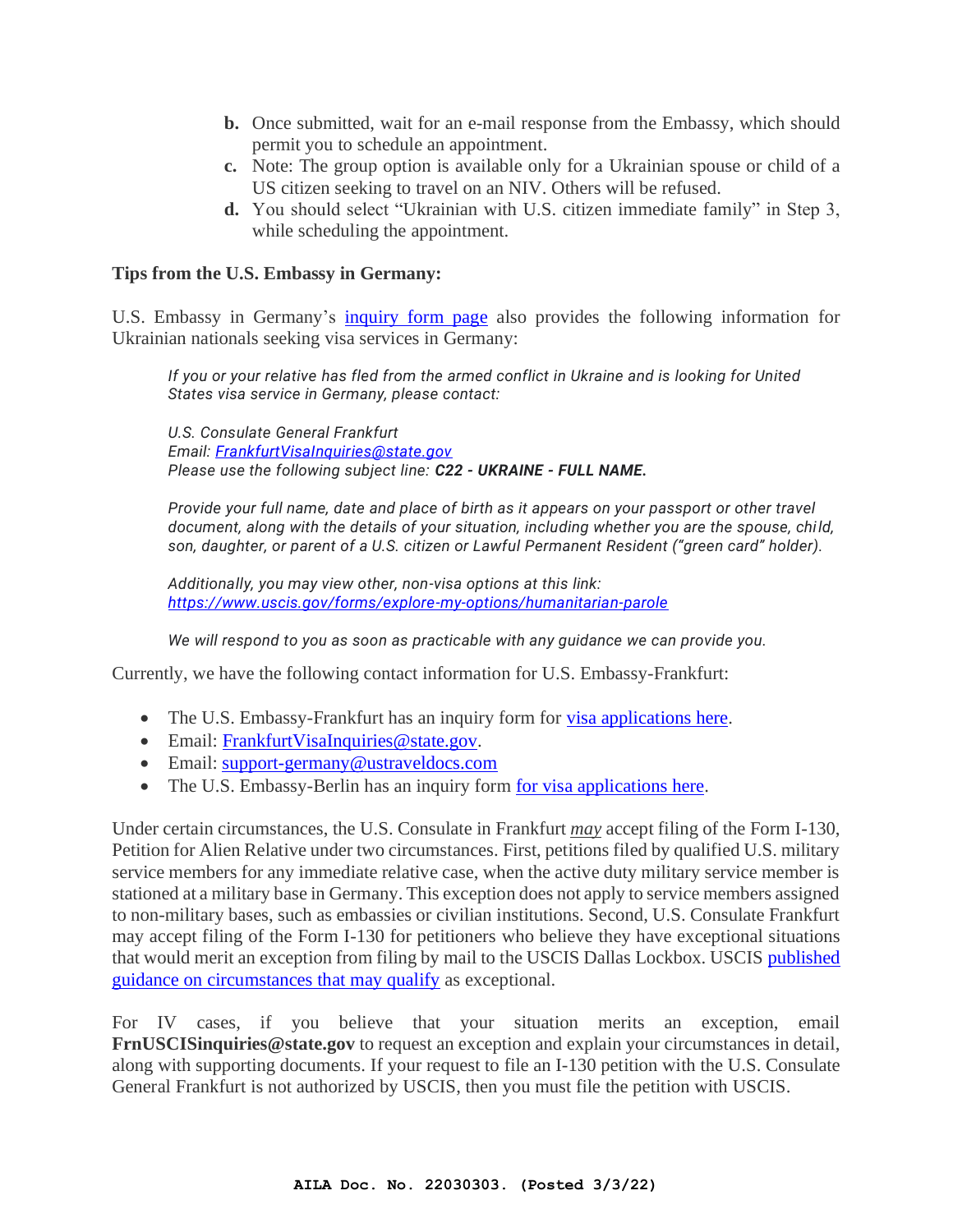## *Local/direct filing of I-130:*

USCIS has delegated authority to DOS to accept and adjudicate a Form I-130 filed by a U.S. citizen petitioner for an immediate relative if the petitioner establishes '**exceptional circumstances'** or falls under blanket authorization criteria defined by USCIS. This policy applies even in countries with a USCIS presence. Without such delegation, DOS [has no authority](https://www.uscis.gov/policy-manual/volume-6-part-b-chapter-3) to permit a U.S. embassy or consulate to accept a local Form I-130 filing abroad.

Some examples of exceptional circumstances include:

- Military emergencies A U.S. service member, who is abroad but who does not fall under the military blanket authorization for U.S. service members stationed abroad on military bases, becomes aware of a new deployment or transfer with little notice. This exception generally applies in cases where the U.S. service member is provided with exceptionally less notice than normally expected.
- Medical emergencies A petitioner or beneficiary is facing an urgent medical emergency that requires immediate travel.
- Threats to personal safety  $A$  petitioner or beneficiary is facing an imminent threat to personal safety. For example, a petitioner and beneficiary may have been forced to flee their country of residence due to civil strife or natural disaster and are in precarious circumstances in a different country outside of the United States.
- Close to aging out  $-A$  beneficiary is within a few months of aging out of eligibility.

If DOS declines to accept a local filing, DOS should inform the petitioner of its decision.

DOS acceptance of Form I-130s abroad is intended to assist petitioners living abroad who demonstrate exceptional circumstances as described above. It should be noted that if an I-130 is already pending with USCIS, DOS is not authorized to accept the local filing. Instead, the petitioner should request expedited processing of the I-130 petition pending with USCIS.

## **Travel Considerations and Requirements for Ukrainian Nationals Entering Neighboring Countries Across Land Borders:**

Currently, until the end of 2022, Ukrainian applicants [do not require a visa](https://visitukraine.today/blog/48/how-visa-free-travel-to-eu-countries-works) to enter countries in the European Union (EU), [which includes the countries below,](https://www.etiasvisa.com/etias-requirements/ukrainians) as well as Germany. Outside of the EU, members should check each country's visa/entry requirements for Ukrainian nationals.

• **Poland**: Border crossings from Ukraine to Poland remain open, although long waits are reported. Poland has suspended COVID-19 related entry and testing requirements. Applicants attempting to cross the border should make every attempt to have identity and other travel documents ready at the time of crossing. For up-to-date information and resources for Ukrainian citizens seeking to enter Poland, please [visit the Government of](https://www.gov.pl/web/udsc/ukraina-en)  [Poland's](https://www.gov.pl/web/udsc/ukraina-en) website. This website provides the locations of official reception points along